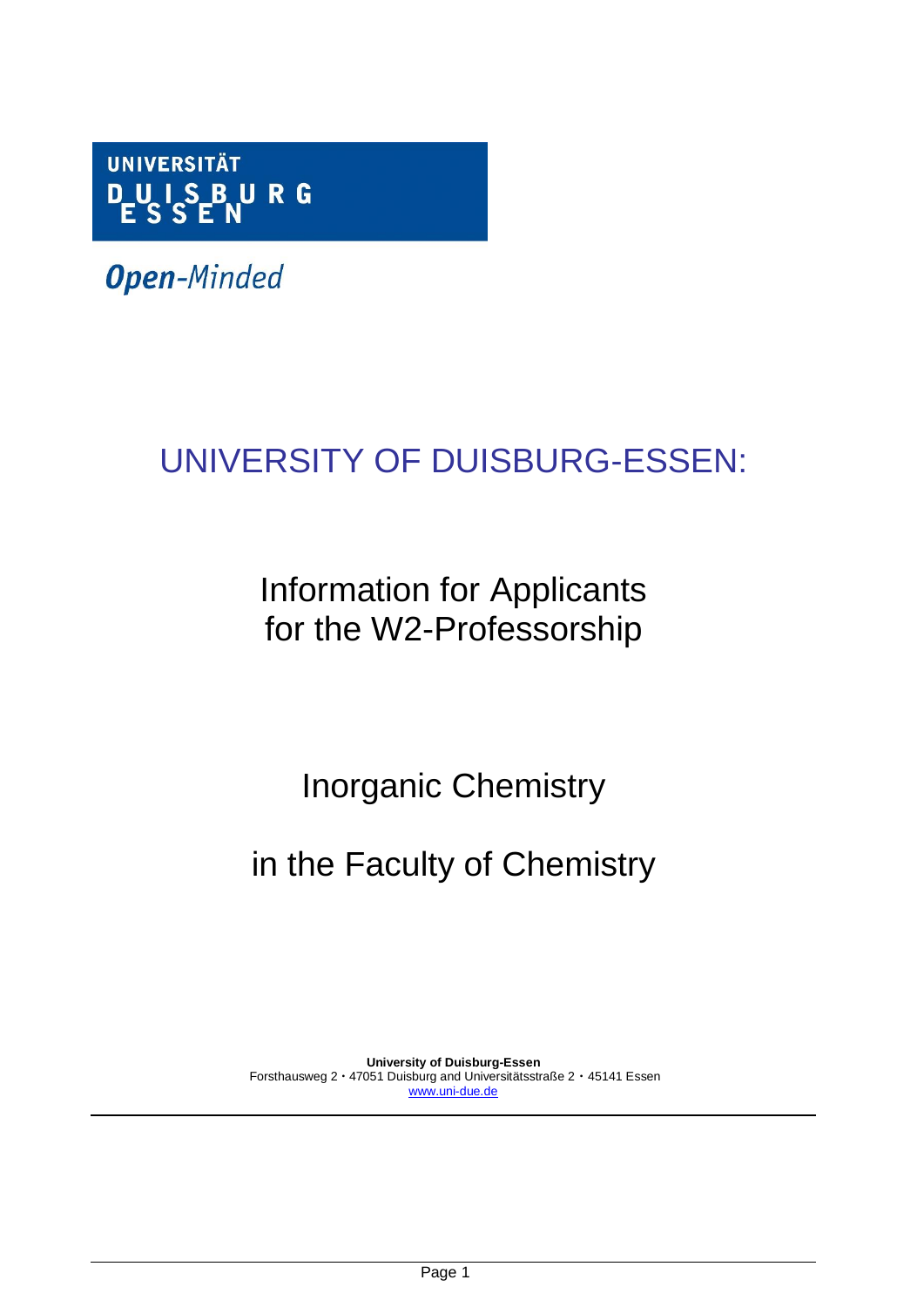| $\mathsf{L}$ | The University of Duisburg-Essen                                                                                                                                | 3              |
|--------------|-----------------------------------------------------------------------------------------------------------------------------------------------------------------|----------------|
| Ш.           | The Faculty of Chemistry                                                                                                                                        | 5              |
| III.         | <b>Center for Nanointegration Duisburg-Essen (CENIDE)</b>                                                                                                       | 6              |
| IV.          | The Collaborative Research Center/Transregio 247<br>"Heterogeneous Oxidation in the Liquid Phase" and<br>Collaborative Research Centre CRC 1093 "Supramolecular |                |
|              | Chemistry on Proteins"                                                                                                                                          | $\overline{7}$ |
| V.           | <b>Inorganic Chemistry in Essen</b>                                                                                                                             | 8              |
| VI.          | <b>Requirements for the Position</b><br>"W2-Professorship in Inorganic Chemistry"                                                                               | 9              |
|              | a. Position Announcement<br>b. Additional Information on the announced position                                                                                 |                |
| VII.         | Legal Framework                                                                                                                                                 | 10             |
| VIII.        | Salary                                                                                                                                                          | 11             |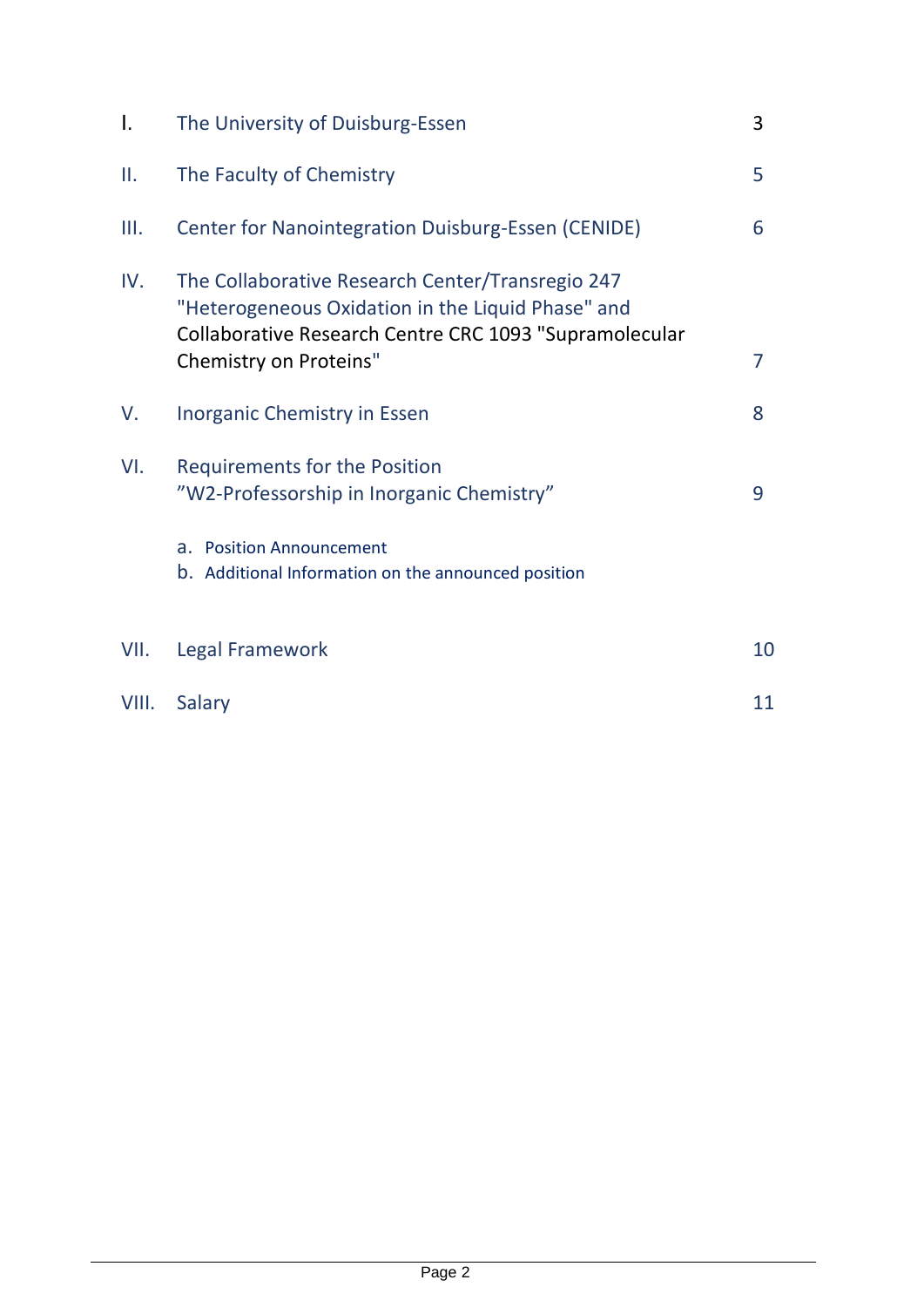#### **I. The University of Duisburg-Essen**

*Open minded! We are one of the youngest universities in Germany and think in terms of possibilities instead of limits. In the heart of the Ruhr metropolis, we develop ideas with a future at eleven faculties. We are strong in research and teaching, live diversity, promote potentials and are committed to an educational justice worthy of the name.*



*A view of the Essen Campus. More impressions at:*  www.uni-due.de/en/impressions-essen-campus.php

The University of Duisburg-Essen (UDE) - one of the youngest and largest universities in Germany - is located in the middle of the Ruhr Metropolitan Region. Its broad spectrum of subjects ranges from humanities, social sciences and education to economics, engineering, natural sciences and medicine. Since its foundation in 2003, the UDE has developed into a globally recognized research university. This is documented by the international top positions it has achieved in the meantime. In a comparison of the best universities founded after the turn of the millennium, the UDE ranks fourth worldwide. In the Times Higher Education (THE) Young University Ranking, it ranks 19th among the top 250 international universities that are less than 50 years old. The UDE is also far ahead when it comes to citations of scientific publications: It ranks fifth nationwide and 97th in the World University Ranking (THE) in an international university comparison.

#### **Profile focus**

The UDE's range of services is broad and includes, among other things, the interdisciplinary profile focusing on nanosciences, biomedical sciences, urban systems, water research and the transformation of contemporary societies. Another central field of research is lifelong educational and socialization processes.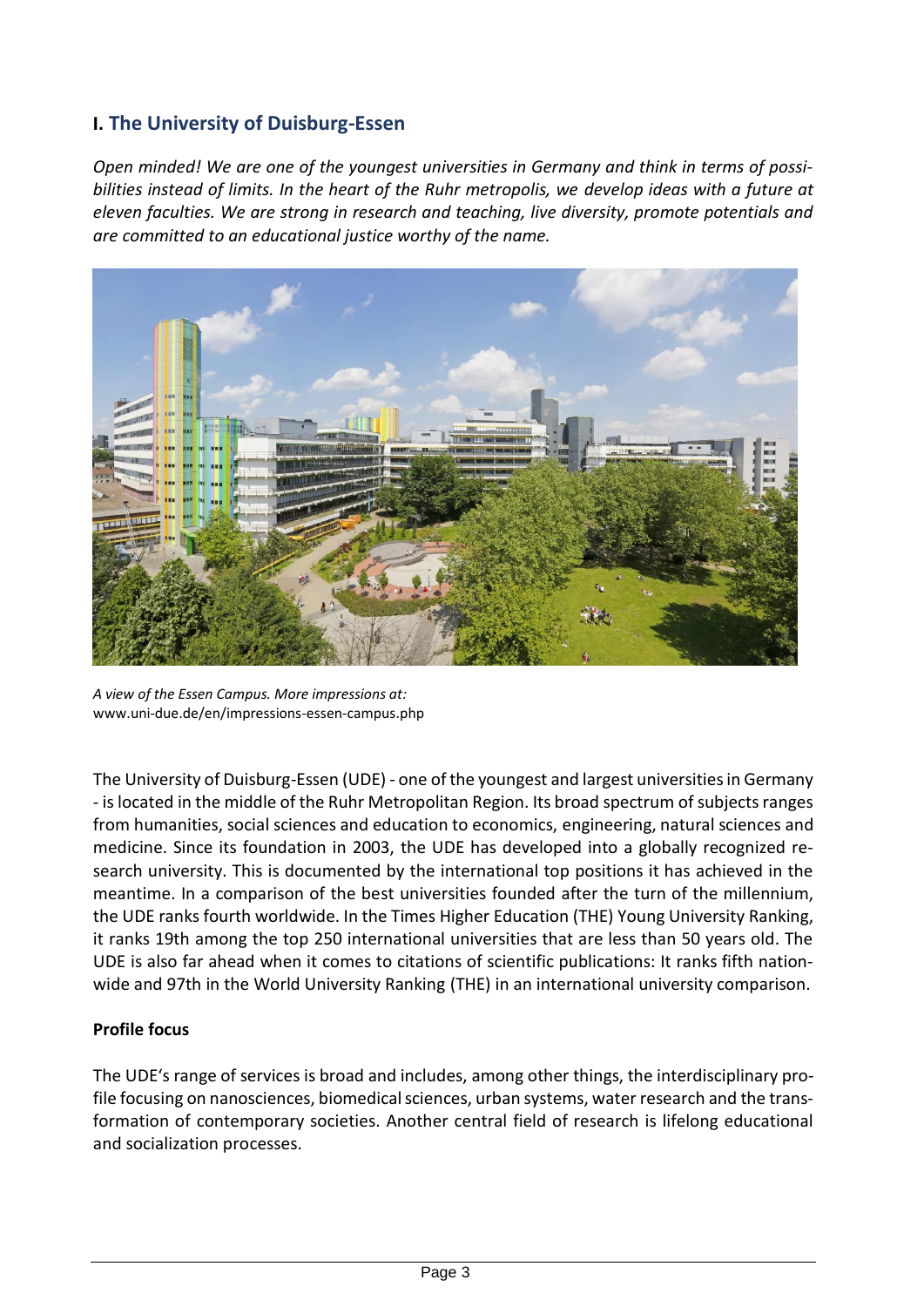#### **Digitally supported teaching and learning concepts**

Through innovative and digitally supported teaching and learning concepts, the UDE is an attractive place for research-based teaching. It offers its more than 42,000 students from over 130 nations almost 250 courses of study, 127 of which are teacher training courses.

#### **Educational justice**

The UDE is regarded as a nationwide model of how educational justice can be implemented at a university. Numerous measures and projects promote young talents with prospects. The UDE sees itself as a lively place of diversity and openness, where students, researchers and employees can develop their potential and willingness to perform. The aim is to achieve a broadly anchored resource-saving development.

#### **Partnerships & Cooperation**

The UDE has a strategic partnership with the Ruhr University Bochum and the Technical University Dortmund as part of the University Alliance Ruhr (UA Ruhr). They cooperate closely in research and teaching and are jointly present on three continents with their own branch offices as well. In addition, the UDE maintains partnerships with over 100 universities around the world.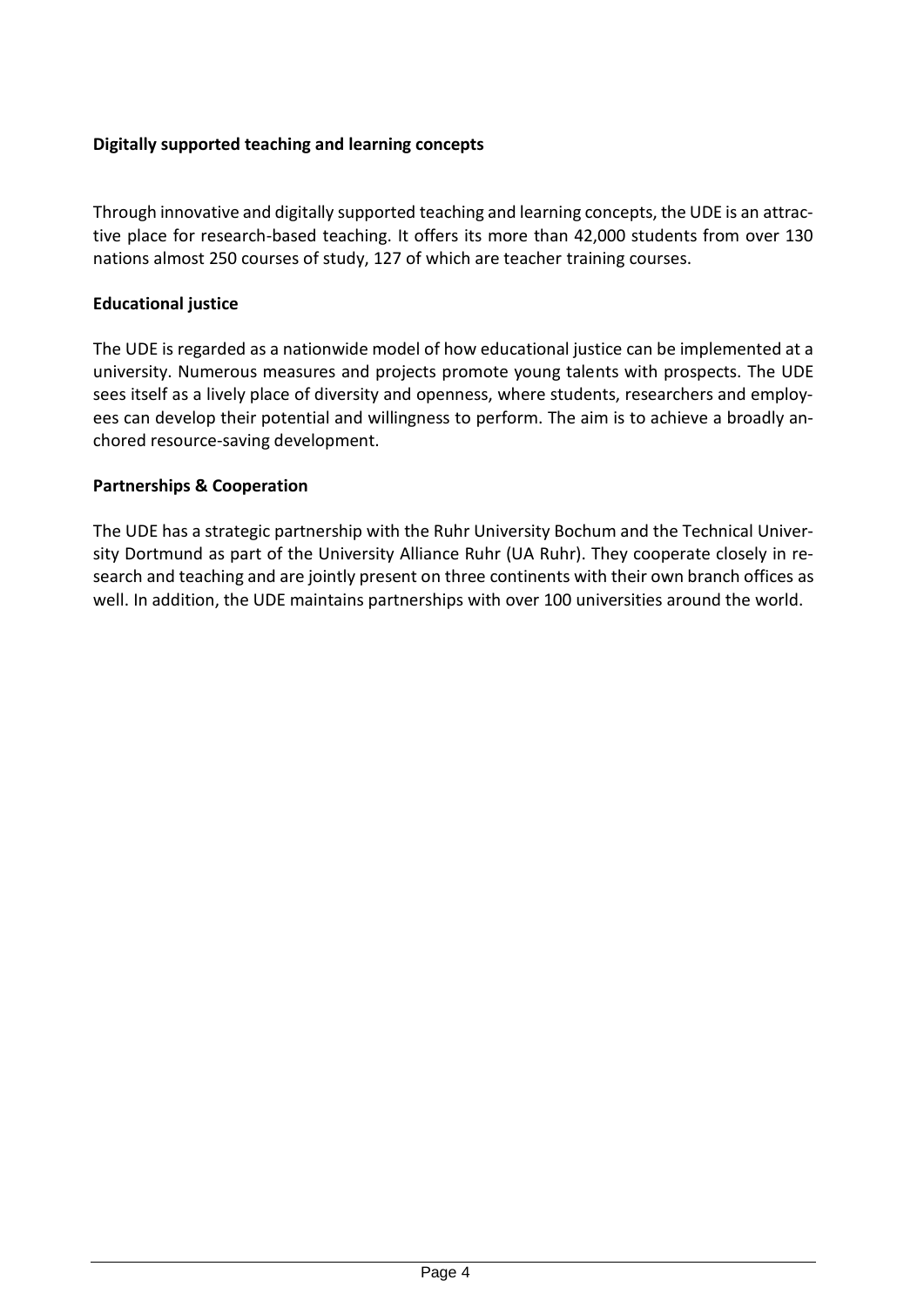#### **II. The Faculty of Chemistry**

The Faculty of Chemistry is located on the Essen campus, where it has modern laboratories and offices in a chemical research building completed in 2008. There are currently eight different research fields covered by 25 professors, 70 regular academic staff members (plus roughly 90 full time employment equivalents from external funding) and 80 employees in technical and administrative services. The research fields are: Inorganic Chemistry, Organic Chemistry, Physical Chemistry, Theoretical Chemistry, Technical Chemistry, Analytical Chemistry, Environmental microbiology and Biotechnology, and Chemistry Education. The Faculty is currently one of the largest Faculties of Chemistry in Germany, with about 2,000 students and almost 400 doctoral students, who are roughly divided equally over the three courses of study in chemistry, water science and teaching. Every year, about 50 young scientists, not only from chemistry, but also from physics, biology, engineering, and educational studies, finish their doctorates here successfully. The Faculty also cooperates closely with the surrounding universities of applied sciences in Krefeld and Gelsenkirchen.

The Faculty represents the entire breadth of chemical research, from pure basic research to more application-oriented research, such as in our two associated institutes, the German Textile Research Center Northwest (DTNW) in Krefeld and the Rheinisch-Westfälische Institut für Wasserforschung (IWW) in Mülheim. Close research collaborations at all levels also exist with the neighboring Max Planck Institutes in Mülheim (Coal Research and Chemical Energy Conversion) and Dortmund (Physiological Chemistry). In addition, scientists from these institutions work as honorary professors and private lecturers at our faculty.

The Faculty actively participates in three of the five profile focus areas of the UDE. Activities in the area **Biomedical Sciences** are bioorganic and supramolecular chemistry, biomaterials research, drug development and release as well as biophysical chemistry. Here, in particular working groups from the fields of organic, inorganic, and physical chemistry are involved, which are also active in the Center for Medical Biotechnology (ZMB). This research area is also reflected in teaching in the Master's program Chemistry with the specialization Medical-Biological Chemistry. Scientists of our faculty cooperate in a wide range of joint projects with colleagues from biology and medicine. Particularly noteworthy is the Collaborative Research Centre 1093 *Supramolecular Chemistry of Proteins*, which runs since 2014 and whose third funding period has just been applied for. The interdisciplinary focus **Nanoscience** receives contributions from colleagues from the fields of inorganic chemistry, organic chemistry, physical chemistry, technical chemistry and theoretical chemistry. These scientists work on numerous topics in the areas of surface chemistry and functionalization, Nano-materials research, soft materials, self-assembly and selforganization, supramolecular chemistry and crystallography. Faculty members are actively engaged in the Center for Nanointegration Duisburg-Essen (CENIDE) and the NanoEnergyTechnik-Zentrum (NETZ) in Duisburg, together with colleagues from physics and engineering. In the NETZ building there are opportunities for temporary infrastructure use for research projects in fitting areas. In the fields of heterogeneous catalysis and energy research, the Faculty closely cooperates with the Max Planck Institutes for Chemical Energy Conversion and for Coal Research in Mülheim/Ruhr and with partners at the Ruhr-Universität Bochum. The Faculty of Chemistry of the UDE manages the Collaborative Research Centre / Transregio 247 *Heterogeneous Oxidation*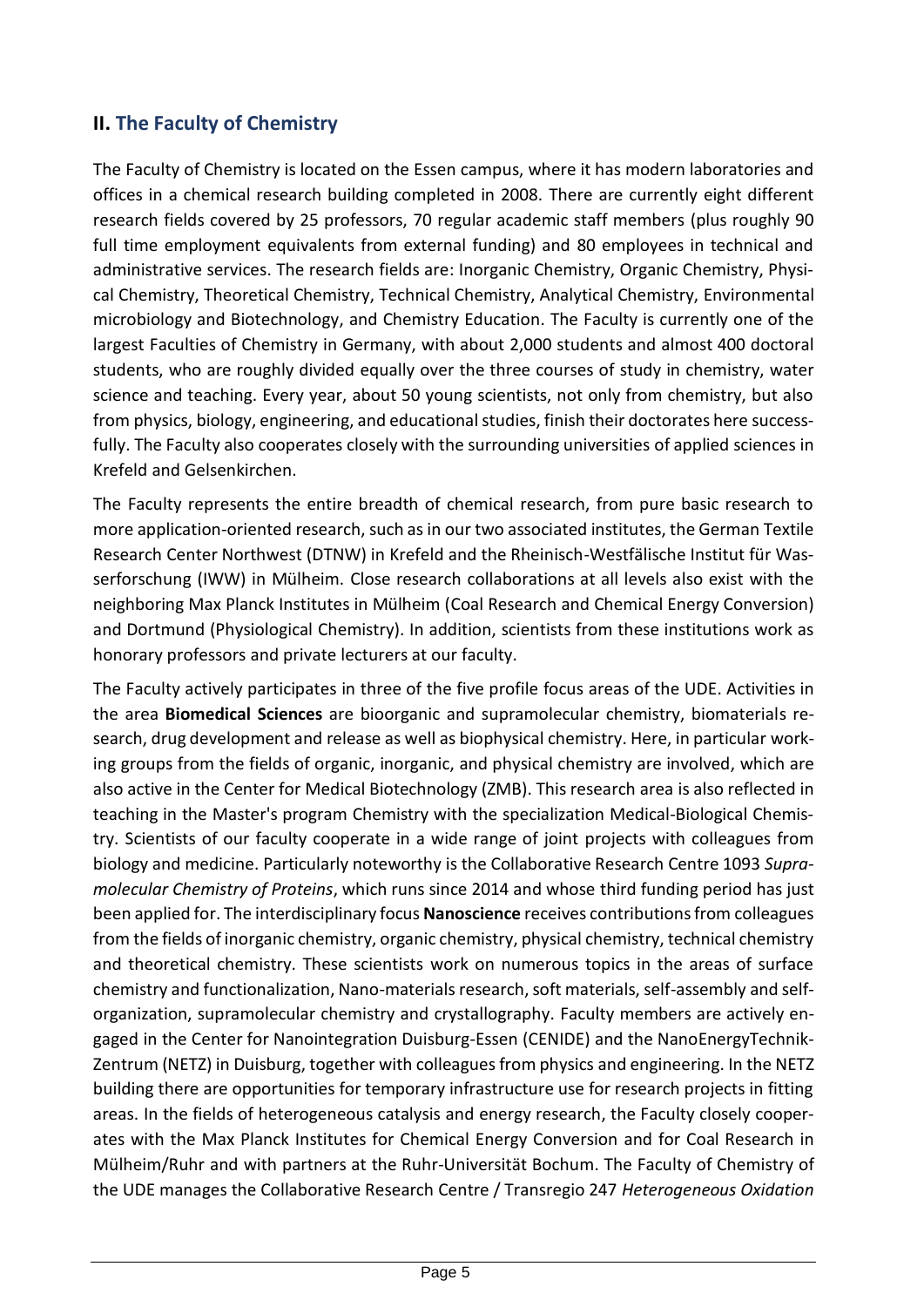*catalysis in the liquid phase*, which has been running since 2018, and which bundles the aforementioned regional competences. In close collaboration, the participating scientists study new catalysts for, among others, electrolysis of water that can help to store effectively regenerative electrical energy in the form of synthetic chemical fuels. Members of the Faculty are also involved in CRC 1242 *Non-Equilibrium Dynamics of Condensed Matter in the Time Domain* and CRC/TRR 270 *Hysteresis design of magnetic materials for efficient energy conversion.* Finally, a Faculty member leads SPP 2122 *Materials for Additive Manufacturing* . A further new research building ACTIVE SITES - Center for Method Development to Study Active Sites in their Functional Aqueous Environment is been approved by the state of North Rhine-Westphalia and is currently being applied for.

Due to the special importance of water as a liquid reaction medium in CRC/TRR 247 and ACTIVE SITES, this area offers fruitful connections to the rather new UDE research focus of **Water research**. The Faculty's major participation currently comes from the working groups in analytical and technical chemistry as well as from environmental microbiology and biotechnology. Chemists are active as board members in the Centre for Water and Environmental Research (ZWU) and as directors of the IWW Water Centre in Mülheim an der Ruhr, an affiliated research institute to UDE. The scientific work focuses mainly on microbial processes in aquatic systems, water quality management, new water technologies and the tracking of hazardous substances in the environment. Members of the Faculty are substantially participating in the CRC 1439 *Multilevel response to stressor increase and release in stream ecosystems* recently established in the Faculty of Biology*.* Since 2014, the state of North Rhine-Westphalia has granted the Research Training Group *Future Water*, and recommended funding for the construction of a new research building in Essen, which was achieved with a significant participation of the Faculty of Chemistry.

Another research area of the Faculty is empirical research in chemistry education. Currently, the colleagues are involved in a network of 5 projects with funding from the German Research Foundation (DFG) and have recently completed a BMBF-funded research project. The group deals with the reasons for academic success and dropout in the entry phase of scientific-technical courses of study and possible interventions. All professors of chemistry education are members of the Interdisciplinary Center for Educational Research IZfB and the Center for Teacher Education (ZLB), which coordinates the Research Training Group on Cross-Sectional Issues in Teacher Education and School and Instructional Development (GKqL), which was established in April 2019 with significant participation of the Faculty of Chemistry.

The Faculty's research is substantially supported by external funding. Third-party fundraising has been steadily increasing in recent years and has now stabilised at a high level (more than 9 million € faculty-wide).

Many of the research activities outlined above are highly interdisciplinary, which is why almost all working groups of the Faculty, as already pointed out, cooperate intensively with scientists from other Faculties of our university (especially biology, medicine, physics, engineering and educational sciences) as well as with other research groups at home and abroad.

Young researchers of the Faculty have been very successful in competitive programs in the past years, including the DFG Heisenberg Program; BMBF early-career research groups; and the academic returnee program of the state of North Rhine-Westphalia.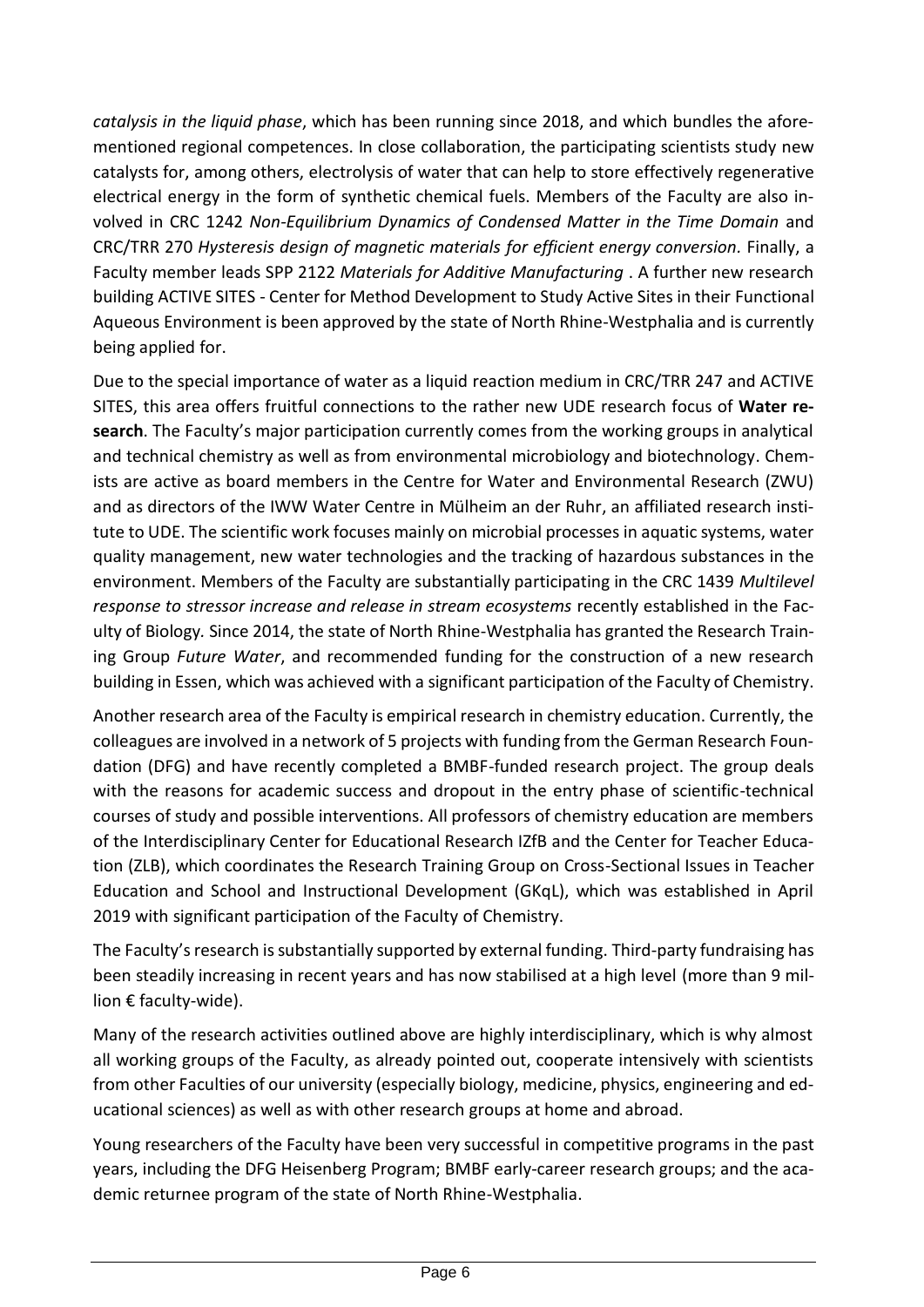With Evonik Industries exists a strategic partnership, in which Evonik funds collaborative research projects and sponsors events at the Faculty. The Werdelmann foundation currently funds a junior professorship and positions for outstanding PhD students at the Faculty.

The Faculty of Chemistry offers the following study programs:

- Consecutive Bachelor/Master program Chemistry, with optional specialization in Medical-Biological Chemistry
- Consecutive Bachelor/Master program Water Science, with emphasis on Chemistry, Analytics and Microbiology
- Consecutive Bachelor/Master program Chemistry for teachers
- Consecutive Bachelor/Master program Biotechnology for teachers
- Consecutive Bachelor/Master program Science Teaching at primary schools

The accredited Bachelor/Master's degree program ensure a Europe-wide comparability of the diplomas (Bachelor of Science, B.Sc. and Master of Science, M.Sc.), also in the sense of the Europe-wide recognition as Eurobachelor. Of course, the academic achievements are calculated in ECTS credits. In 2017, after the introduction of system accreditation, the first external institutional evaluation took place, which certified the department a high quality in teaching and an internationally visible research strength.

Our Faculty values particularly high-quality teaching: feedback from students on lectures and seminars is regularly evaluated, and is taken into account for the further development of the teaching offerings. In the first semesters, the prospective scientists and teachers particularly are supervised intensively in tutoring and mentoring groups. The practical training in the basic studies takes place in newly established, modern laboratories, while in the specialization courses a closer connection to the research working groups is encouraged. Even within the scope of the bachelor's degree program, students typically get in touch with research-relevant topics from the fifth semester onwards. In the master's degree program, early involvement in research is a clear focus of UDE's chemistry curriculum.

In the field of recruiting young talents, the Faculty of Chemistry offers a number of events for high school students. Outstanding high school students can already attend the basic lectures during their school years and obtain proof of achievement for their later studies. The Faculty continues to participate in the Summer University and offers a highly sought-after trial study of chemistry with well over 100 participants in recent years. The Student Experimental Internship (SEPP), set up by the Faculty of Chemistry and available to lower secondary school classes once a week, is already booked out for months in advance.

Furthermore, on an individual basis a variety of activities take place in cooperation with schools and the interested public, e.g. lectures by lecturers on site in schools, support in experimental and project work, visits of school classes at the university or the organization of open days.

## **III. Center for Nanointegration Duisburg-Essen (CENIDE)**

Nanoscience and nanotechnology form one of the five research priorities of the UDE. Research and teaching in this field are coordinated by CENIDE. CENIDE was founded in 2005 and today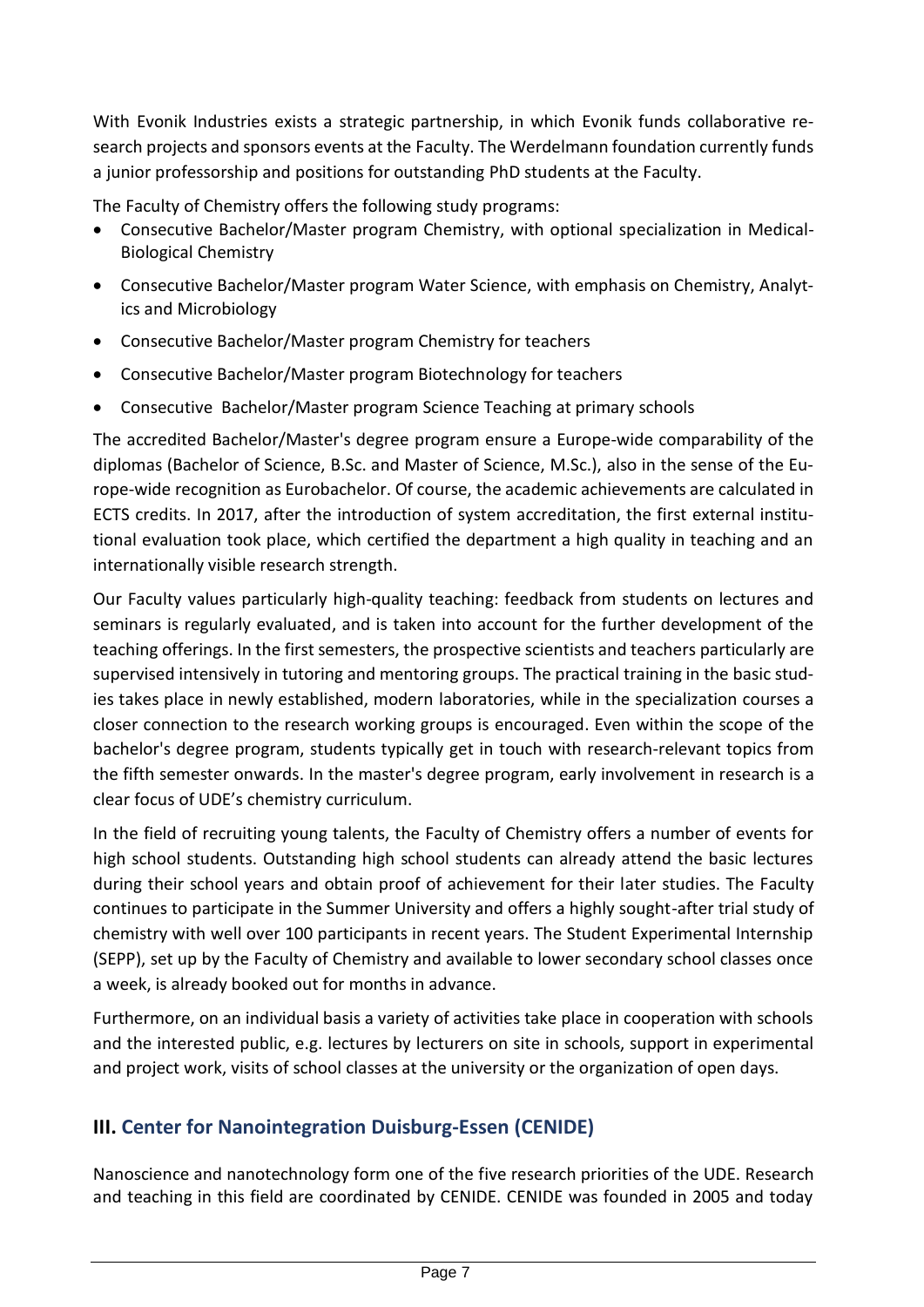connects more than 70 members and their working groups in the fields of physics, chemistry, electrical engineering, mechanical engineering, and process engineering as well as biology and medicine. With more than 400 doctoral students, CENIDE is one of the most important research units for nanotechnology and materials science in Europe and plays a leading role in the combination of basic research and applied materials science for the profile focus *Materials Chain* of the University Alliance Ruhr (UA Ruhr, together with the Ruhr-Universität Bochum and the Technical University Dortmund). Research at CENIDE focuses on the areas of catalysis, dynamic processes in solids, gas phase synthesis of nanomaterials, magnetism, nanomaterials for health, and nanotechnology in energy applications. Under the coordination of CENIDE, the research building "NanoEnergieTechnikZentrum" (NETZ) was established at the campus in Duisburg. In addition to many research projects, NETZ also houses the DFG core Facility *Interdisciplinary Center for Analytics at the Nanoscale* (ICAN), which offers CENIDE researchers a wide range of complementary characterization methods.

### **IV. The Collaborative Research Center/Transregio 247 "Heterogeneous Oxidation in the Liquid Phase" and the Collaborative Research Centre CRC 1093 "Supramolecular Chemistry on Proteins"**

The **CRC/TRR 247** is a DFG-funded research network of the UDE (Speaker University) and the neighboring Ruhr-Universität Bochum, which was established in 2018. Further participating institutions are the Max Planck Institutes for Chemical Energy Conversion and for Coal Research both located in Mülheim/Ruhr as well as the Fritz Haber Institute in Berlin. In 21 sub-projects from the disciplines of chemistry, physics and engineering, the fundamentals of heterogeneous oxidation catalysis in the liquid phase are explored. The aim is to clarify the active centers and reaction mechanisms for selected oxidation reactions in thermal, electro- and photocatalysis. For this purpose, iron-cobalt mixed oxides with spinel and perovskite structure-type are synthesized, extensively investigated, and their catalytic reactivity is linked to the results of materials characterization in structure-activity relationships. Therefore, the CRC develops new experimental and theoretical methods in order to understand the dynamics of the catalyst surface in the liquid reaction medium on the atomic scale. A special focus lies on the clarification of the role of structural defects and microstructural properties for activity and selectivity in heterogeneous catalysis.

The **CRC 1093** aims at a deeper understanding of the underlying principles of protein recognition and functional modulation by supramolecular ligands. Combining different expertise from synthetic and supramolecular chemistry, molecular and cell biology with computational chemistry, bioinformatics and structural biology provides a highly interdisciplinary research environment for this endeavor. Chemists develop novel concepts for protein recognition and modulation by supramolecular ligands.

#### **V. Inorganic Chemistry in Essen**

The W2-Professor "Inorganic Chemistry" will be part of the inorganic chemistry division, which is currently represented by two C4/W3 professors (Prof. Matthias Epple and Prof. Stephan Schulz) and one W1tt professor (Prof. Kai Exner). The Epple group focuses primarily on the synthesis and functionalization of inorganic nanoparticles as well as the synthesis and structural characterization of metallic and bimetallic nanoparticles. Additional focal points are the development and application of biomaterials such as microstructured polymers or calcium phosphate ceramics in close collaboration with colleagues from the faculty of Medicine. In other projects,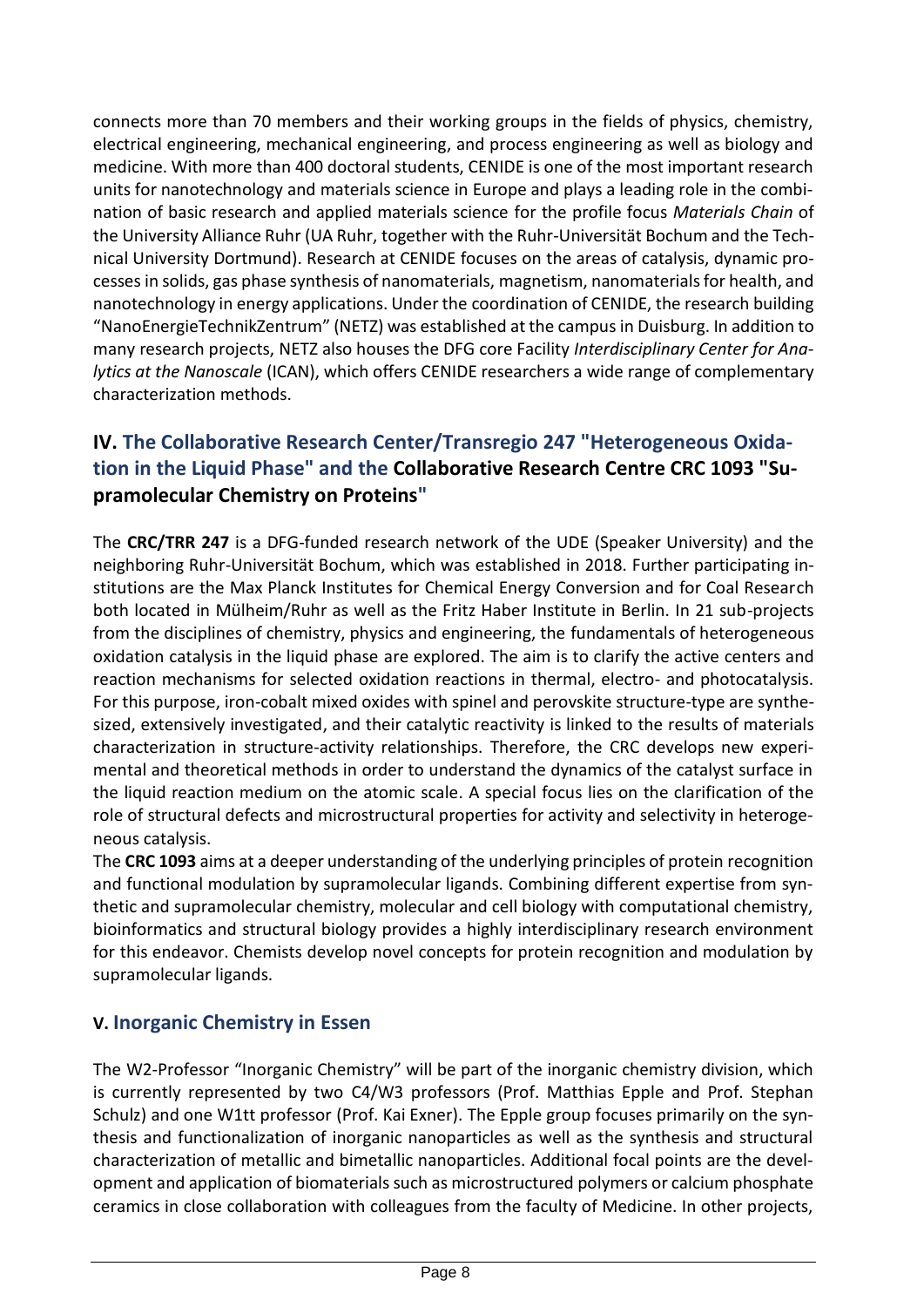the biomimetic crystallization of inorganic materials and biogenic minerals from biology and medicine ("biomineralization") as well as the reactivity of solids is investigated. Research in the Schulz group focuses on the synthesis, structure and reactivity of organometallic compounds and their conversion into nano-scale materials. The synthesis and reactivity of low-valent main group elements in metal-organic compounds is of particular interest. The material synthesis focusses on the deposition of thin films by gas phase processes as well as on nanoparticles by wet chemical methods in organic solvents as well as in ionic liquids. Of particular interest are metal oxides and the development of structure-activity relationships in electrocatalysis. The Exner group is specialized in the theoretical investigation of inorganic electrode materials (mixedmetal oxides, transition-metal oxides, MXenes) for application in electrolyzers, fuel cells, or batteries. The oxygen evolution reaction is in the center of the current research activities, but also the chorine evolution, hydrogen evolution, and oxygen reduction reactions are described by modern theoretical methods. While there is a focus on the application and development of highthroughput screening techniques and multi-scale modeling approaches to resolve mechanistic pathways, microkinetic approaches are applied to build a bridge between experiment and theory.

### **VI. Requirements for the Position "W2-Professorship in Inorganic Chemistry"**

#### **a. Position Announcement**

Candidates should show an excellent teaching record. Participation in teaching is expected in the field of inorganic and general chemistry in all curricula of the Faculty of Chemistry in both the Bachelor's and the Master's degree course in Chemistry (BSc, MSc, LA) and Water Science (BSc, MSc). In addition, an excellent track record in a modern and actual research field in inorganic chemistry with particular focus on either functional materials, metal organic chemistry, catalysis or bioinorganic chemistry with international visibility is expected. The willingness to participate in interdisciplinary research consortia and in the academic self-administration is expected. Furthermore, experience in successful grant application of interdisciplinary, ideally DFGfunded, collaborative research projects is desired.

### **b. Additional Information on the announced position**

Appropriate lab and office space at the campus in Essen are ensured and located at the Essen campus on the third floor in building S07 with modern infrastructure.

This professorship is attributed with the normal teaching deputation of 9 hours per week per semester. Full commitment to teaching in inorganic chemistry in chemistry and related subjects at all levels and full width is expected. Initiatives for new didactic concepts and innovative teachings formats in lectures, seminars and practical training are particularly welcome.

Details of the endowment of the position (staff, rooms, budget, infrastructure) will be presented to the invited candidates in person and shown during the inspection of the corresponding labs and offices.

The Faculty of Chemistry has several central analytical service units (including nuclear magnetic resonance spectroscopy (NMR), mass spectrometry (MS), electron microscopy, elemental analysis, X-ray diffraction and polymer characterization) which can be used in addition to the facilities at the campus in Duisburg (NETZ, ICAN).